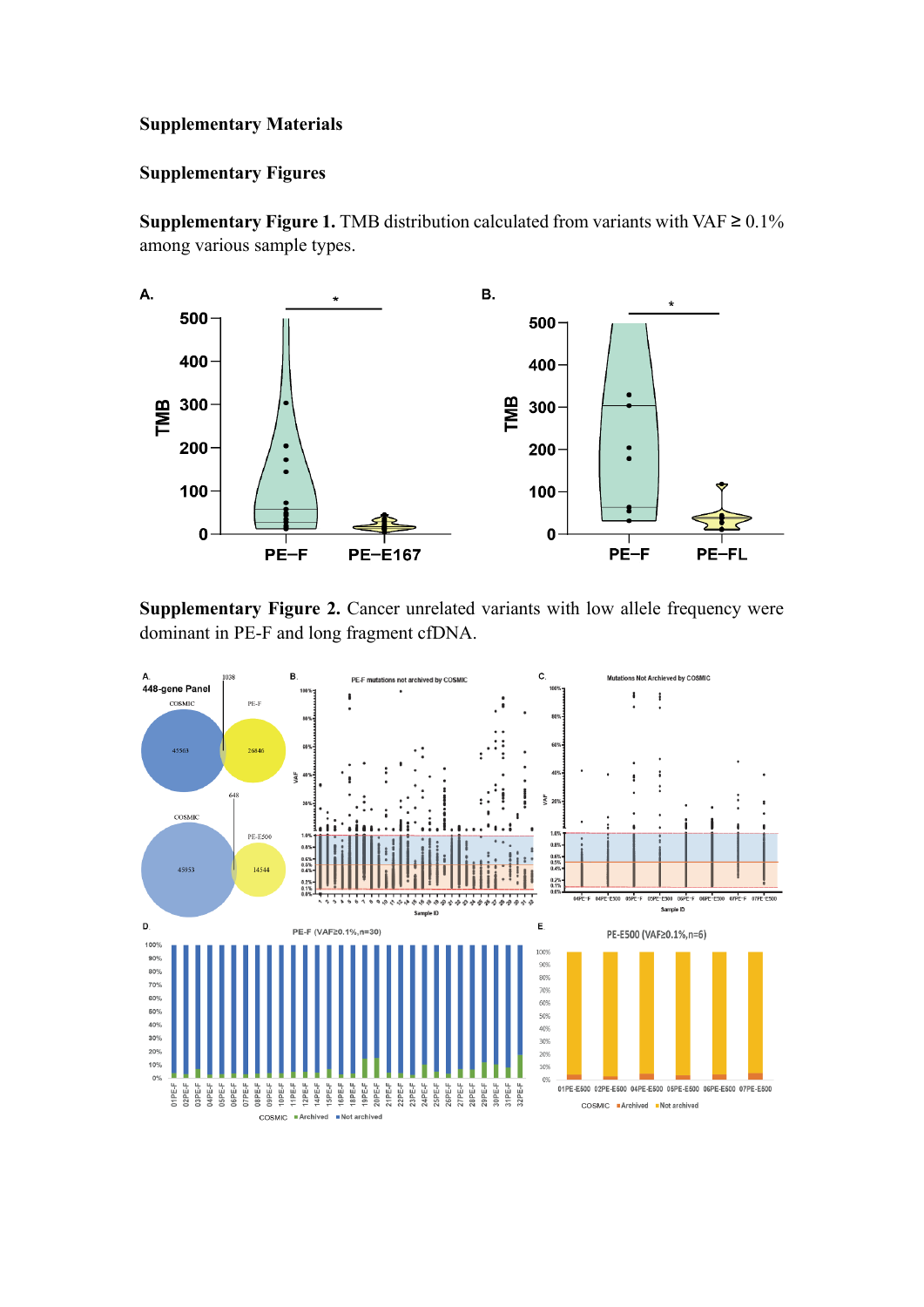**Supplementary Figure 3.** Kaplan Meier progression-free survival curve for patients that have EGFR sensitive mutants, ALK or ROS1 fusion detected from PE-E167, PE-FL or clinical routine test.

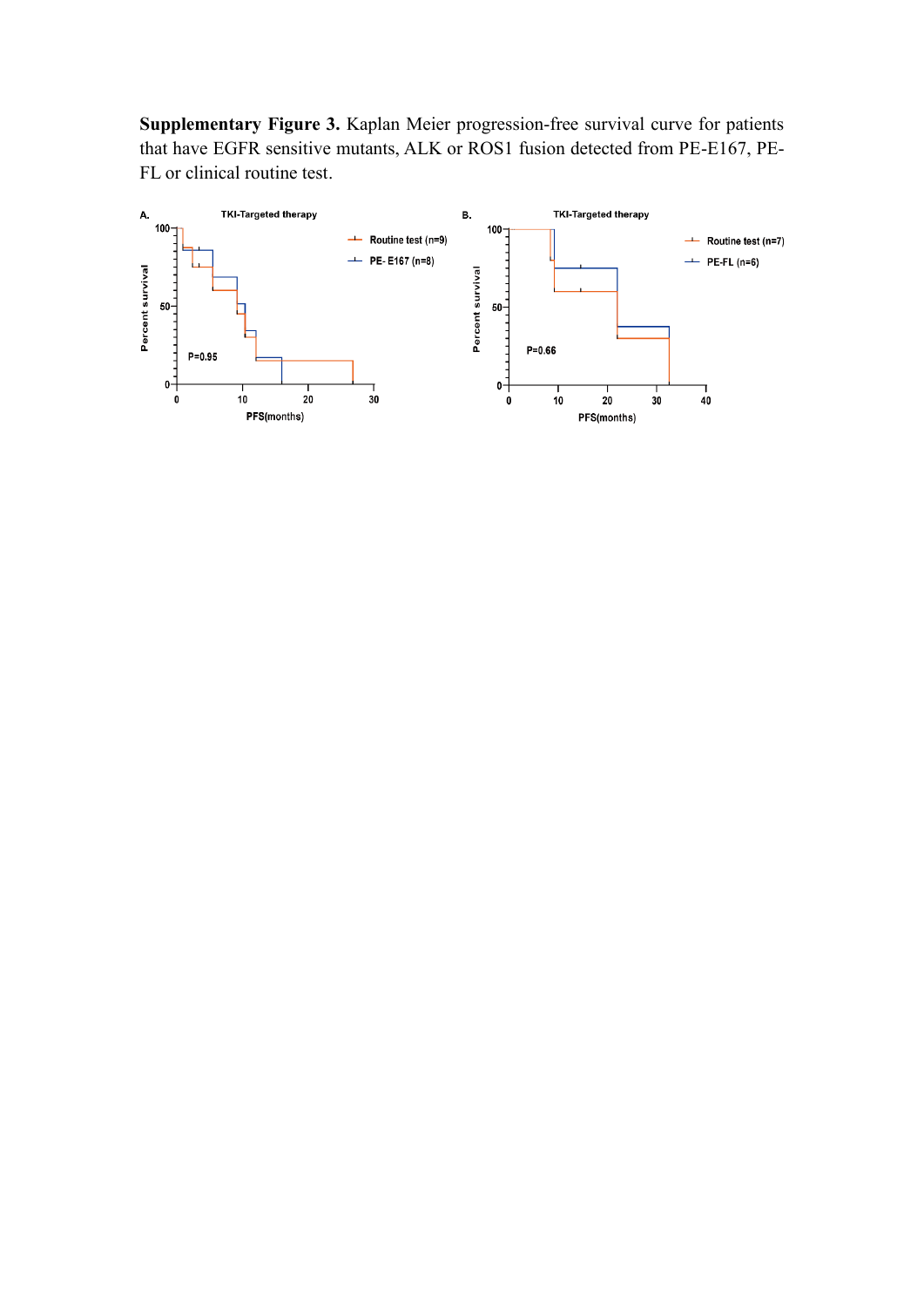| ABCB1            | BRD4              | CUL3             | FAS         | H3F3C              | KMT2D       | <i>MYD88</i>       | PIK3CG           | <b>RET</b>     | STAT4        |
|------------------|-------------------|------------------|-------------|--------------------|-------------|--------------------|------------------|----------------|--------------|
| <b>ABLI</b>      | <b>BRIP1</b>      | <b>CYLD</b>      | <b>FAT1</b> | HAVCR <sub>2</sub> | <b>KRAS</b> | <b>NBN</b>         | PIK3R1           | <b>RHEB</b>    | STK11        |
| ABL2             | <b>BTG1</b>       | CYP2D6           | FBXW7       | HGF                | LAG3        | NCOA3              | PIK3R2           | <b>RHOA</b>    | <b>SUFU</b>  |
| <b>ACVR1B</b>    | <b>BTK</b>        | <b>DAXX</b>      | FCGR2B      | <b>HISTIHIC</b>    | LATS1       | NCOR1              | <b>PIM1</b>      | <b>RICTOR</b>  | SUZ12        |
| <b>AKT1</b>      | $C11$ orf $30$    | DCUN1D1          | FGF10       | HIST1H2BD          | LATS2       | NF1                | PLCG2            | RIPK4          | <b>SYK</b>   |
| AKT <sub>2</sub> | <b>CALR</b>       | D <sub>DR1</sub> | FGF14       | HIST1H3B           | <i>LCK</i>  | NF2                | PLK <sub>2</sub> | <b>RIT1</b>    | <b>TAF1</b>  |
| AKT3             | CARD11            | DDR <sub>2</sub> | FGF19       | HLA-A              | LMO1        | NFE2L2             | <b>PMS1</b>      | RNF43          | <b>TAOKI</b> |
| ALK              | CASP8             | <b>DICER1</b>    | FGF23       | <b>HNF1A</b>       | LRPIB       | <b>NFKBIA</b>      | PMS <sub>2</sub> | ROS1           | TBX3         |
| ALOX12B          | CBFB              | DIS <sub>3</sub> | FGF3        | <b>HRAS</b>        | <b>LYN</b>  | $NKX2-1$           | <b>PNRC1</b>     | <b>RPS6KB1</b> | TCF7L1       |
| <b>AMER1</b>     | CBL               | <b>DNMT1</b>     | FGF4        | HSD3B1             | LZTR1       | <b>NOTCH1</b>      | <b>POLD1</b>     | RPS6KB2        | TCF7L2       |
| APC              | CCND1             | DNMT3A           | FGF6        | HSP90AA1           | MAGI2       | NOTCH <sub>2</sub> | <b>POLE</b>      | <b>RPTOR</b>   | <b>TERC</b>  |
| AR               | CCND <sub>2</sub> | <b>DOTIL</b>     | FGF7        | <b>ICOS</b>        | MAP2K1      | NOTCH3             | POLE4            | <b>RUNX1</b>   | <b>TERT</b>  |

**Supplementary Table 1.** Genes detected by the 448-gene panel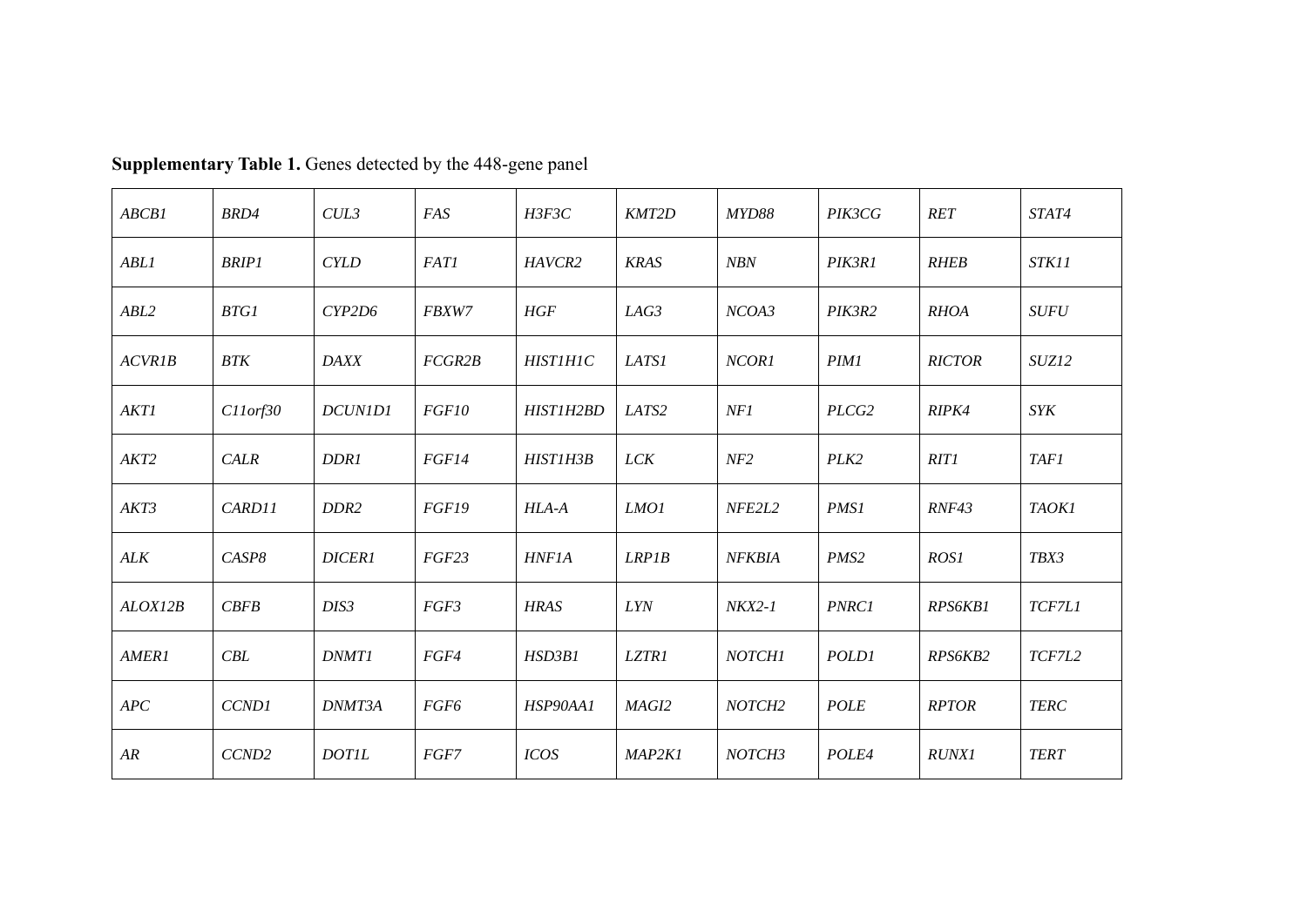| ARAF          | CCND3        | <b>EGFR</b>  | <b>FGFR1</b> | <b>ICOSLG</b> | MAP2K2         | NOTCH4            | <b>PPARG</b>      | <i>RUNX1T1</i>    | <b>TET1</b>      |
|---------------|--------------|--------------|--------------|---------------|----------------|-------------------|-------------------|-------------------|------------------|
| <b>ARFRP1</b> | <b>CCNE1</b> | EIF4A2       | FGFR2        | <b>IDH1</b>   | MAP2K4         | NPM1              | PPP2R1A           | SCN8A             | TET <sub>2</sub> |
| <b>ARID1A</b> | CD274        | <i>EP300</i> | FGFR3        | IDH2          | MAP3K1         | <b>NRAS</b>       | <b>PRDM1</b>      | <b>SDHA</b>       | TGFBR2           |
| <b>ARID1B</b> | CD79A        | <b>EPCAM</b> | FGFR4        | <b>IGF1</b>   | MAP3K13        | NSD1              | PREX <sub>2</sub> | <i>SDHAF2</i>     | <b>TIGIT</b>     |
| ARID2         | CD79B        | EPHA3        | FH           | <b>IGF1R</b>  | <b>MAP3K14</b> | NTRK1             | PRKAA1            | <b>SDHB</b>       | <b>TMEM127</b>   |
| ARID5B        | CD80         | EPHA5        | <b>FLCN</b>  | IGF2          | <b>MAPK1</b>   | NTRK2             | PRKACA            | <b>SDHC</b>       | <b>TMPRSS2</b>   |
| <b>ASXL1</b>  | CD86         | EPHA6        | <b>FLT1</b>  | <b>IKBKE</b>  | MAPK3          | NTRK3             | <b>PRKARIA</b>    | <b>SDHD</b>       | <b>TNFAIP3</b>   |
| ATM           | CDC73        | EPHA7        | FLT3         | <b>IKZF1</b>  | <b>MAPK4</b>   | <b>NUP93</b>      | <b>PRKCI</b>      | <b>SETBP1</b>     | TNFRSF14         |
| ATR           | <b>CDH1</b>  | EPHB1        | FLT4         | IL7R          | MAX            | OXSR1             | <b>PRKDC</b>      | SETD <sub>2</sub> | <b>TNFRSF18</b>  |
| <b>ATRX</b>   | CDK12        | ERBB2        | <b>FOXA1</b> | <b>INHBA</b>  | <b>MCL1</b>    | <b>PAK1</b>       | PRSS8             | SF3B1             | <b>TNFRSF9</b>   |
| <b>AURKA</b>  | CDK4         | ERBB3        | FOXL2        | <b>INPP4A</b> | MDC1           | PAK3              | <b>PTCH1</b>      | <i>SIK1</i>       | <b>TOP1</b>      |
| AURKB         | CDK6         | ERBB4        | FOXO1        | INPP4B        | MDM2           | PAK7              | <b>PTEN</b>       | SKP2              | TOP2A            |
| <b>AXIN1</b>  | CDK8         | <b>ERCC1</b> | <b>FOXP1</b> | <b>INSR</b>   | MDM4           | PALB <sub>2</sub> | PTPN11            | SLIT2             | <b>TP53</b>      |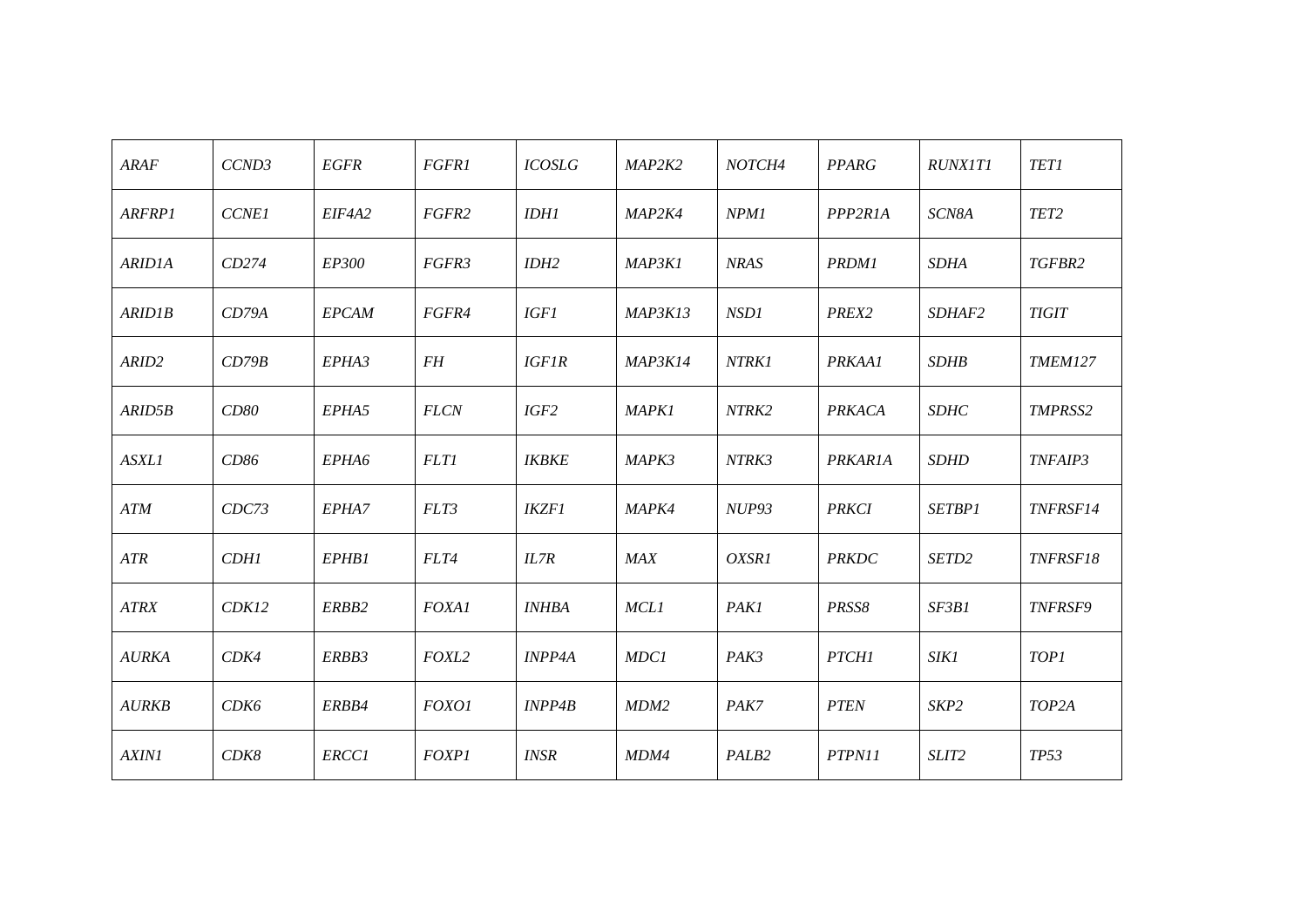| AXIN2         | <b>CDKN1A</b>    | ERCC2            | FRS2         | IP6K1        | MED12            | PAPPA2        | <b>PTPRD</b> | SMAD2          | TRAF7            |
|---------------|------------------|------------------|--------------|--------------|------------------|---------------|--------------|----------------|------------------|
| AXL           | <b>CDKN1B</b>    | ERCC3            | <b>FUBP1</b> | IRF2         | MEF2B            | PARK2         | <b>PXDNL</b> | SMAD3          | <b>TRRAP</b>     |
| B2M           | CDKN2A           | <b>ERG</b>       | <b>FYN</b>   | IRF4         | <b>MEN1</b>      | <b>PARP1</b>  | QKI          | <i>SMAD4</i>   | <b>TSC1</b>      |
| <b>BAP1</b>   | CDKN2B           | <b>ERRFII</b>    | GABRA6       | IRS2         | <b>MET</b>       | PAX5          | <b>RAC1</b>  | <i>SMARCA4</i> | TSC <sub>2</sub> |
| <b>BARD1</b>  | CDKN2C           | ESR1             | GATA1        | <b>JAK1</b>  | MGA              | PAX8          | RAD21        | SMARCB1        | <b>TSHR</b>      |
| BCL2          | <b>CEBPA</b>     | <b>ETV1</b>      | GATA2        | JAK2         | <b>MITF</b>      | <b>PBRM1</b>  | RAD50        | SMARCD1        | U2AF1            |
| <b>BCL2L1</b> | CHD <sub>2</sub> | ETV4             | GATA3        | JAK3         | <b>MLH1</b>      | PDCD1         | RAD51        | SMO            | <b>VEGFA</b>     |
| BCL2L11       | CHD4             | ETV5             | GATA4        | <b>JUN</b>   | MLH3             | PDCD1LG2      | RAD51B       | <b>SNCAIP</b>  | <b>VHL</b>       |
| BCL2L2        | <b>CHEK1</b>     | ETV6             | GATA6        | KDM5A        | <b>MPL</b>       | PDGFRA        | RAD51C       | SOCS1          | WISP3            |
| <b>BCL6</b>   | CHEK2            | EZH <sub>2</sub> | <b>GLI1</b>  | KDM5C        | <b>MRE11A</b>    | <b>PDGFRB</b> | RAD51D       | SOX10          | WT1              |
| <b>BCOR</b>   | CIC              | <b>FAM175A</b>   | GNA11        | KDM6A        | MSH <sub>2</sub> | <b>PDK1</b>   | RAD52        | SOX17          | XPC              |
| <b>BCORL1</b> | <b>CREBBP</b>    | FAM46C           | GNA13        | KDR          | MSH3             | PDPK1         | RAD54L       | SOX2           | XPO1             |
| BCR           | <b>CRKL</b>      | <b>FANCA</b>     | <b>GNAQ</b>  | <b>KEAP1</b> | MSH <sub>6</sub> | PGR           | <b>RAF1</b>  | SOX9           | <b>XRCC1</b>     |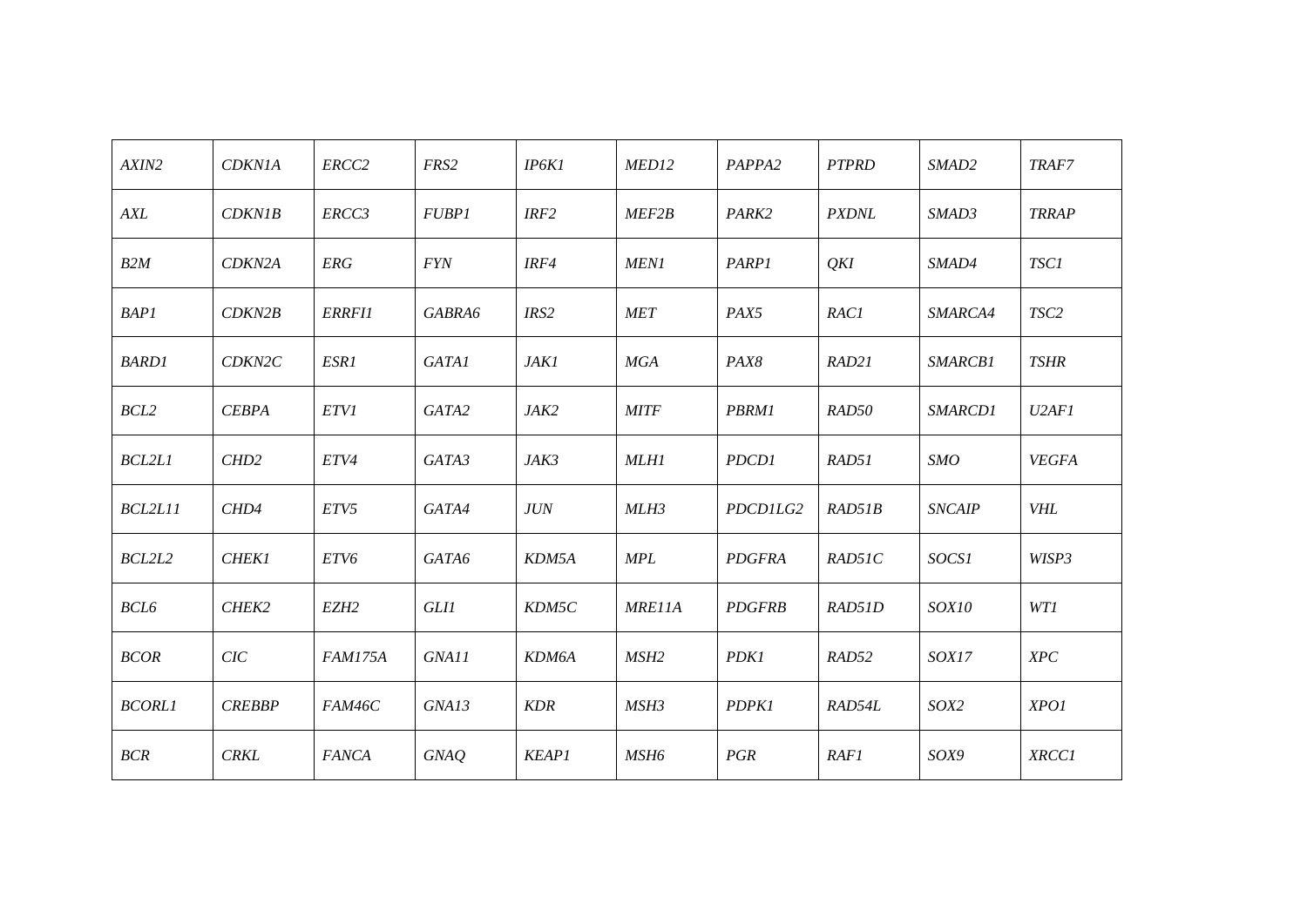| BIRC3         | CRLF <sub>2</sub> | <b>FANCC</b>  | <b>GNAS</b>  | KEL        | <b>MST1R</b> | PHF <sub>6</sub> | <i>RANBP2</i> | <b>SPEN</b>       | <b>YES1</b>   |
|---------------|-------------------|---------------|--------------|------------|--------------|------------------|---------------|-------------------|---------------|
| <b>BLM</b>    | CSEIR             | <i>FANCD2</i> | <b>GREM1</b> | <b>KIT</b> | <b>MTOR</b>  | PIK3C2B          | RARA          | <b>SPOP</b>       | ZBTB2         |
| <b>BMPR1A</b> | CSF3R             | <b>FANCE</b>  | GRIN2A       | KLF4       | <b>MUTYH</b> | PIK3C2G          | RASA1         | <i>SPTA1</i>      | ZNF217        |
| <b>BRAF</b>   | <b>CTCF</b>       | <i>FANCF</i>  | GRM3         | KLHL6      | MYB          | PIK3C3           | RB1           | <b>SRC</b>        | <i>ZNF703</i> |
| <b>BRCA1</b>  | CTLA4             | <b>FANCG</b>  | GSK3B        | KMT2A      | MYC          | PIK3CA           | <i>RBM10</i>  | SRSF <sub>2</sub> | ZRSR2         |
| BRCA2         | CTNNA1            | <b>FANCI</b>  | <b>GSTP1</b> | KMT2B      | <b>MYCL</b>  | PIK3CB           | <b>RECQL4</b> | STAG2             |               |
| BRD3          | CTNNB1            | <b>FANCL</b>  | H3F3A        | KMT2C      | <b>MYCN</b>  | PIK3CD           | <b>REL</b>    | STAT3             |               |